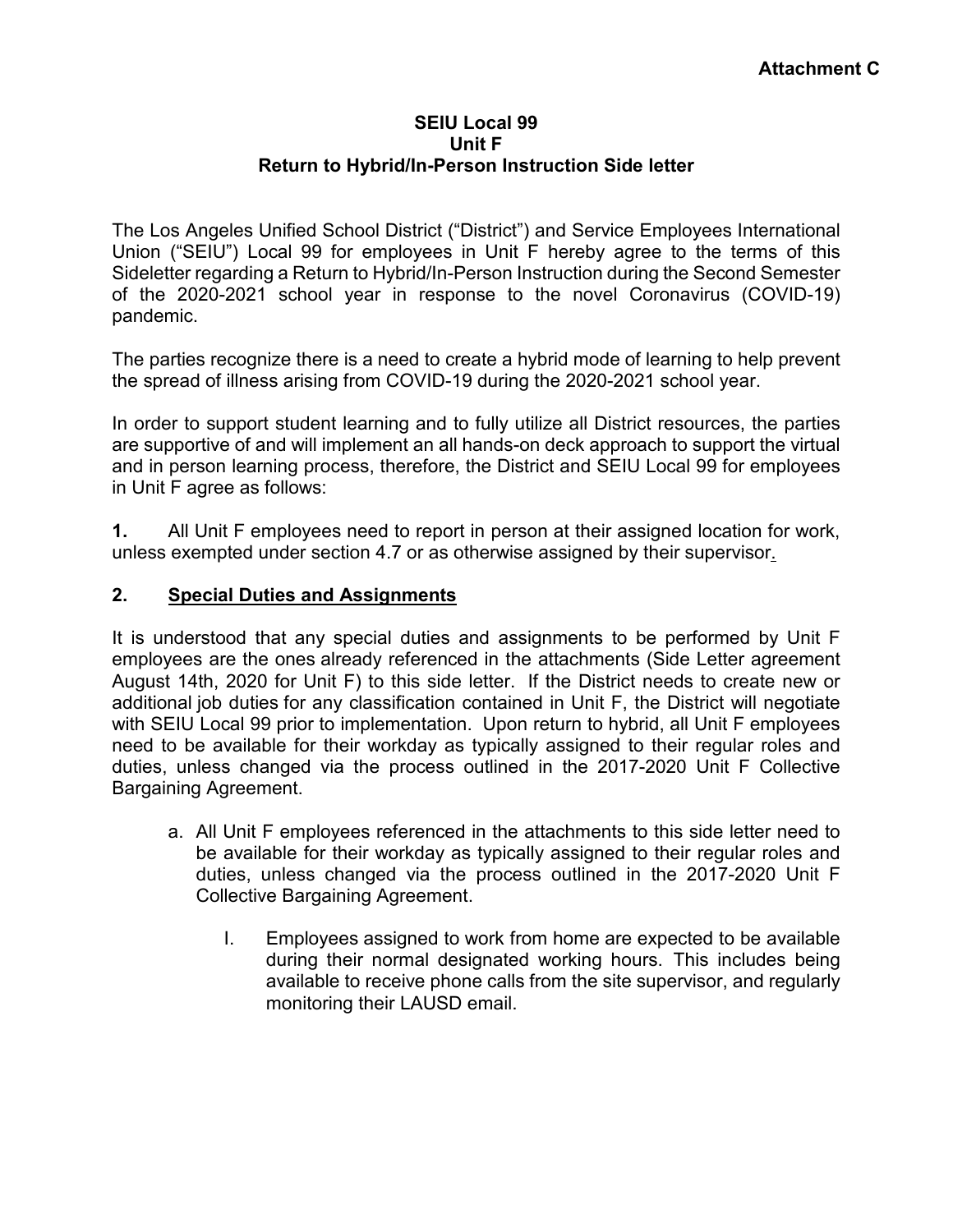**3. Professional Development and Training:** Any training or classes offered by the District to those performing work remotely shall be in a virtual platform. Unit members who do not have personal equipment that can be used for Distance Learning or contacting parents and students shall make a request to their site administrator or supervisor.

**4. Employee Safety and PPE:** The District will follow safety guidelines as determined by the Los Angeles County Department of Public Health in order to prevent the spread of illness arising from COVID-19. The District believes in a best in class approach to ensure the health and safety of its employees and therefore commits to the following:

- Symptom checks and screening
- Modified classroom layouts
- Physically distancing of 6+ feet
- One direction traffic in hallway(s)
- Requiring of face coverings
- Hygiene training
- Hand washing signs/instructions at all sites
- Electrostatic cleaning
- Disinfecting of desks, tables, and chairs
- Upgrading air filtration systems to MERV 13
- Disinfecting of high-touch surfaces
- Modifying of air circulation systems
- Disinfecting equipment
- Increasing of custodial staff
- Modifying room layouts
- Posting of required signage
- PPE kits that include face coverings for all staff at all school sites
- Provide appropriate PPE to staff as required by their class description and the Los Angeles County Department of Public Health
- Soap, paper towels, and hand sanitizer in every classroom
- •Published health protocols

4.1 Contact Tracing: Upon notification that an employee or student has a positive COVID-19 test result, the District will comply with all State and County reporting requirements and assist with contact tracing.

4.2 Face Coverings: The use of face coverings shall be enforced at all District facilities and in District vehicles in accordance with the Los Angeles County Department of Public Health guidelines. The District will maintain an adequate supply of face masks to facilitate compliance.

4.3 Training: To help prevent the spread of COVID-19, the District will provide employees with information on appropriate health and safety measures. Information shall be provided during employees' regular working hours.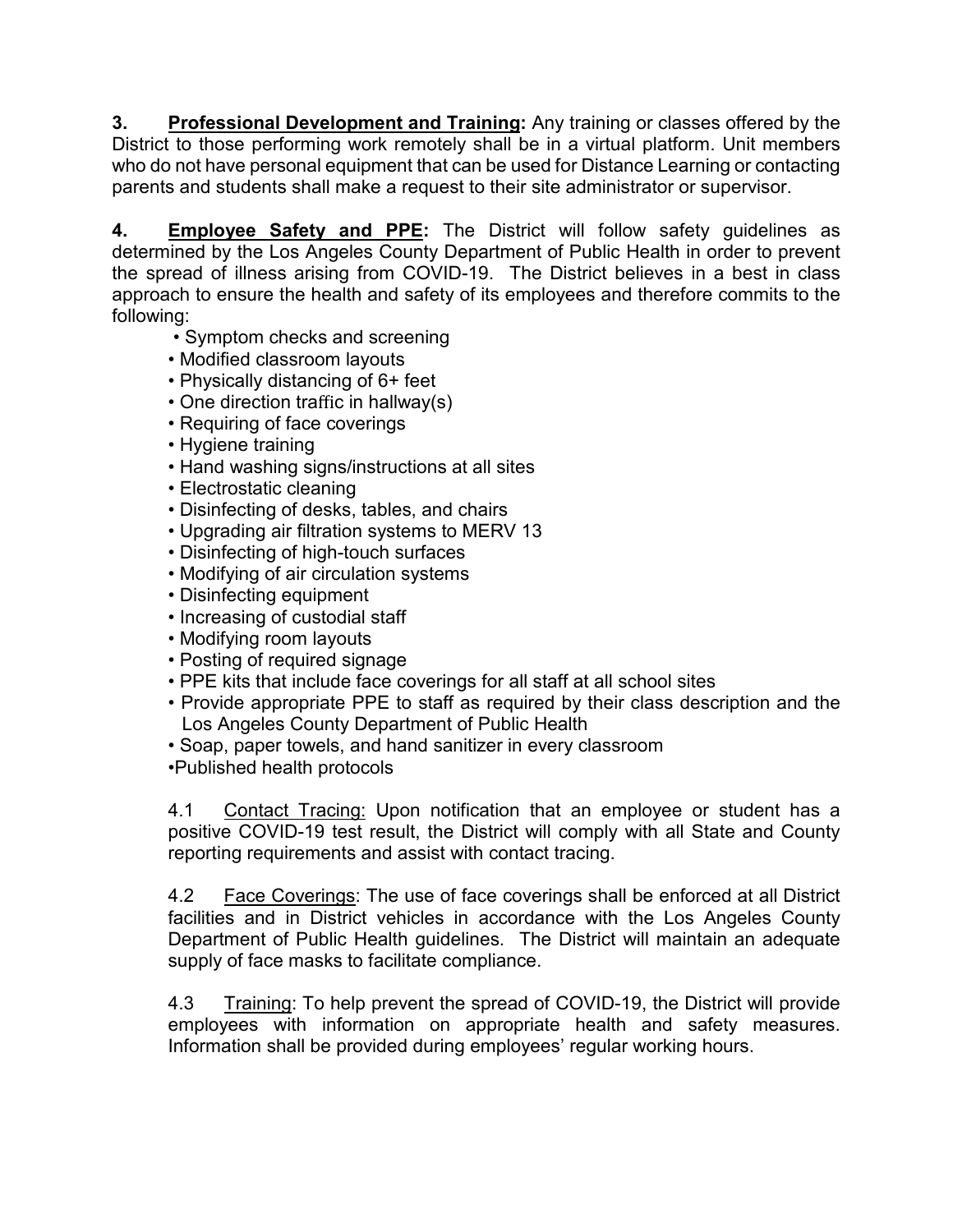4.4 Physical Distancing: Physical distancing shall be enforced at all District sites and facilities in accordance with the Los Angeles County Department of Public Health guidelines.

4.5 Safety Collaborative: The District and SEIU shall participate in an ongoing Safety Collaborative Committee which shall meet once per month to ensure the safety of all employees. The Collaborative Committee shall include two representatives from SEIU to discuss:

- PPE availability at the sites
- Training needs at sites
- Physical distancing practices

4.6 Reporting of Unsafe Conditions: Unit F represented employees are encouraged to report unsafe working conditions at their school or work site to their Supervisor or site Administrator. This section does not waive the ability of any employee to exercise any of their rights under the CBA as stated in Article XVI or seek support from their union if they feel working conditions are unsafe*.*

4.7 High Risk Employees: Employees that have a physician's note determining that they are in a high-risk category related to COVID-19 may ask their supervisor if working remotely is an option or request a reasonable accommodation. If remote work is not available, employees may be able to use their benefit time, unpaid leave and/or Family Medical Leave Act (FMLA).

- a. Employees assigned to work from home are expected to be available during their normal designated working hours. This includes being available to receive phone calls from the site supervisor, and regularly monitoring their LAUSD email.
- **5. Compensation and Benefits:** The following shall apply:
	- a. Any and all legislative/executive orders that apply to providing employees any additional supplemental paid leaves will be paid to employees in accordance with the law.

**6**. **College requirements**: Teacher Assistants will be required to meet the contractual requirement for the 2020-2021 school year. Article X, Section 5.0 - 5.2 (Recall Rights) shall apply to those employees who were unable to comply with college requirements due to the COVID 19 pandemic, have documentation to show such difficulty, and have completed the missing units. If a vacancy does not exist at the school they were released from, on a one-time non-precedent setting basis, the names of these employees will be provided to other schools with vacancies for interview and selection.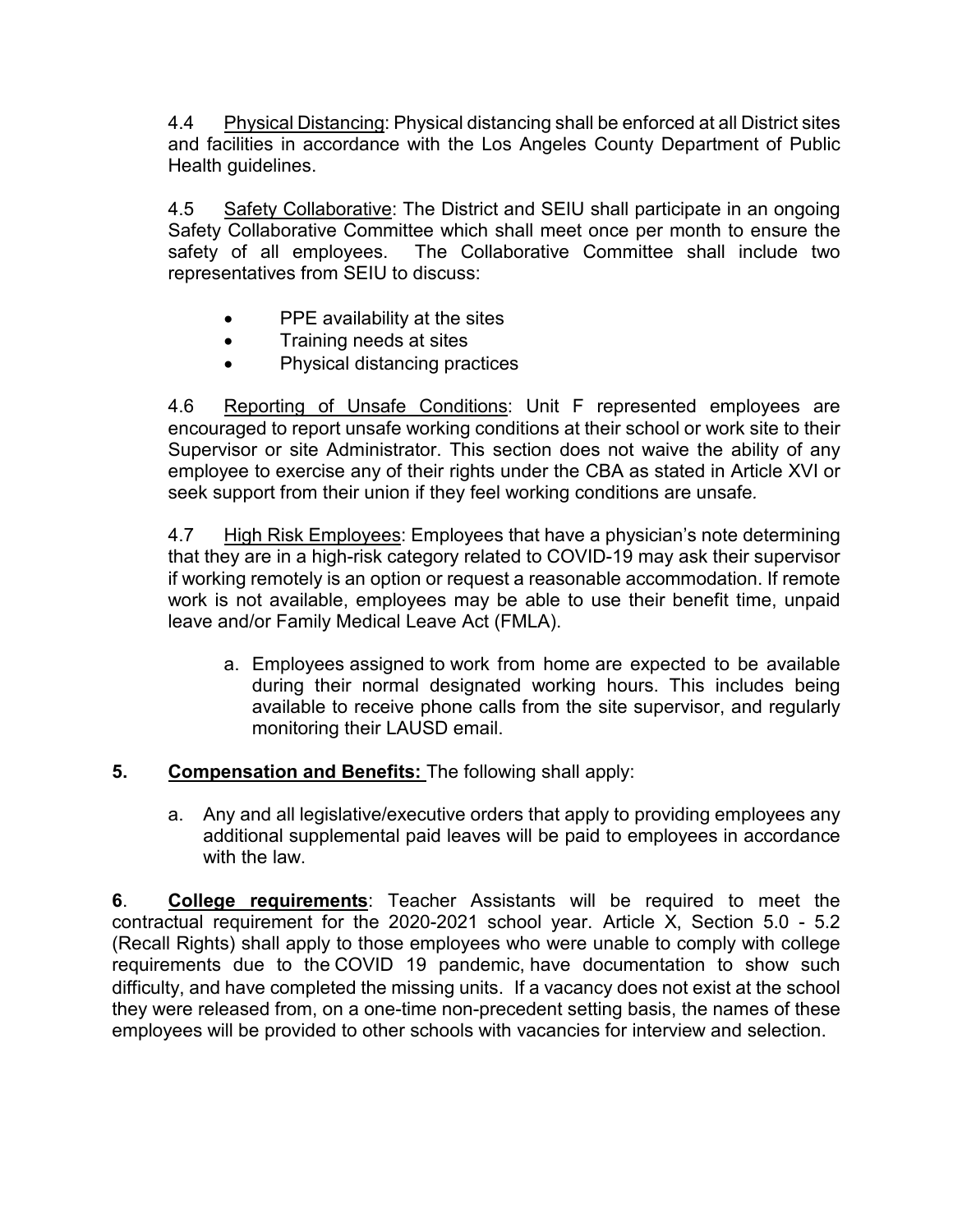**7**. **Childcare**: The District will provide student supervision services to LAUSD TK-8 enrolled students at no cost to Unit F employees at designated worksites.

**8. Job Protections:** There shall be no layoffs, furloughs, or reduction in regularly assigned hours of regular employees in the 2020-2021 school year.

**9**. **Term of Agreement**: This non-precedent setting sideletter shall go into effect upon the start of hybrid/in-person instruction and will expire on June 30, 2021. Upon request, by either the District or SEIU Local 99, the parties agree to meet to review progress. Except as modified herein, the parties' 2017-2020 Unit F Collective Bargaining Agreement shall remain in full force and effect pursuant to its terms.

If any other LAUSD bargaining unit agrees to compensation over and above what SEIU has negotiated, such terms shall be offered to SEIU, and shall be implemented upon agreement by SEIU.

Date of agreement: \_December 4, 2020\_\_\_\_\_\_\_\_\_\_\_\_

Los Angeles Unified School District Service Employees International Union,

By: Cuthany Sistingia By:

Local 99